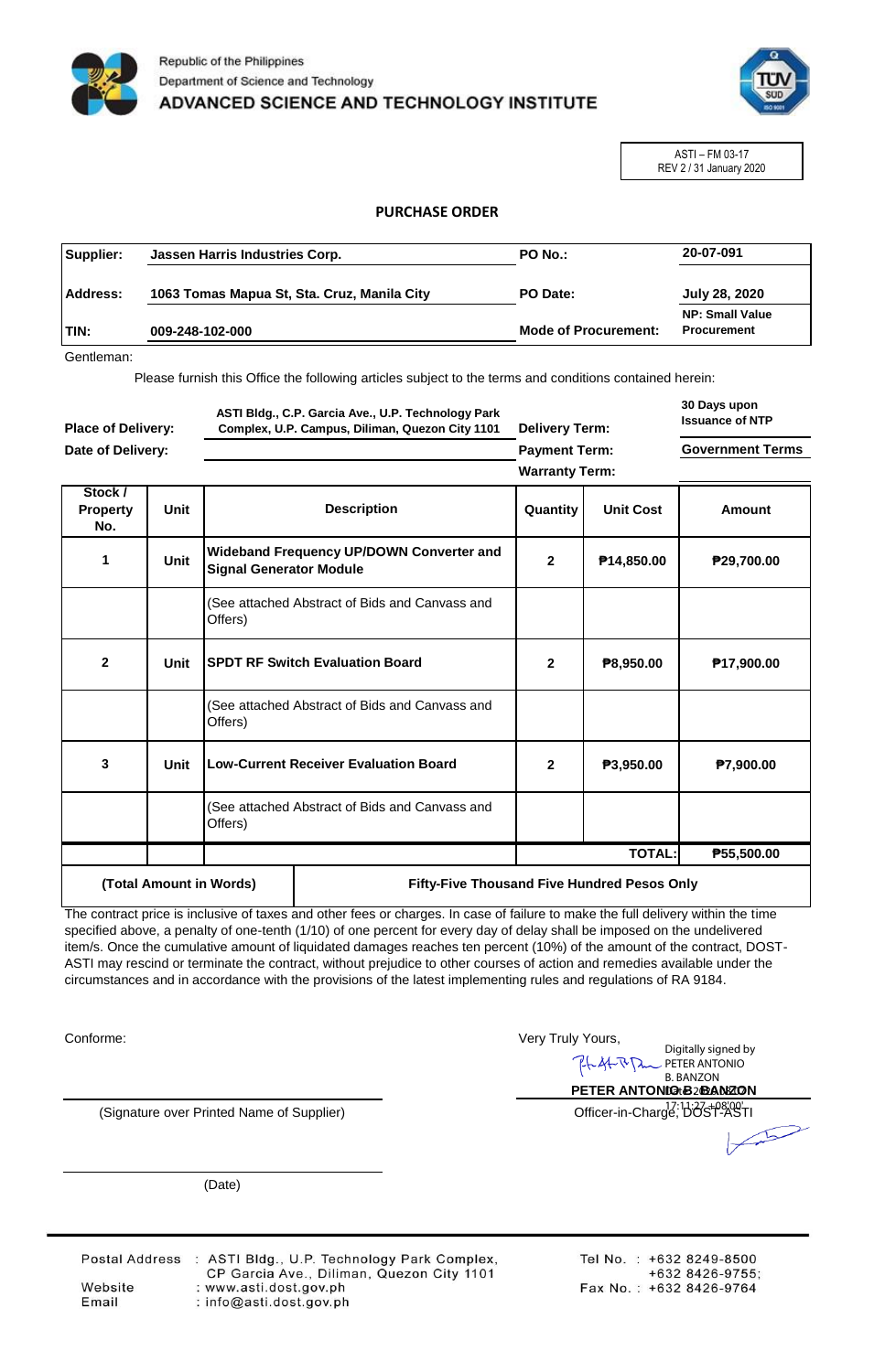| <b>Fund Cluster:</b>     | 01                                                                                                                            | ORS / BURS No.:  | 011011012020-08-000304 |
|--------------------------|-------------------------------------------------------------------------------------------------------------------------------|------------------|------------------------|
|                          |                                                                                                                               | ORS / BURS Date: | August 3, 2020         |
| <b>IFunds Available:</b> | Php55,500.00                                                                                                                  | Amount:          | ₱55,500.00             |
|                          | Digitally signed by Gay<br>Concepcion S. Bugagao<br>gamm<br>Date: 2020.08.07<br>13:37:53 +08'00"<br>GAY CONCEPCION S. BUGAGAO |                  |                        |
|                          | Accountant III                                                                                                                |                  |                        |